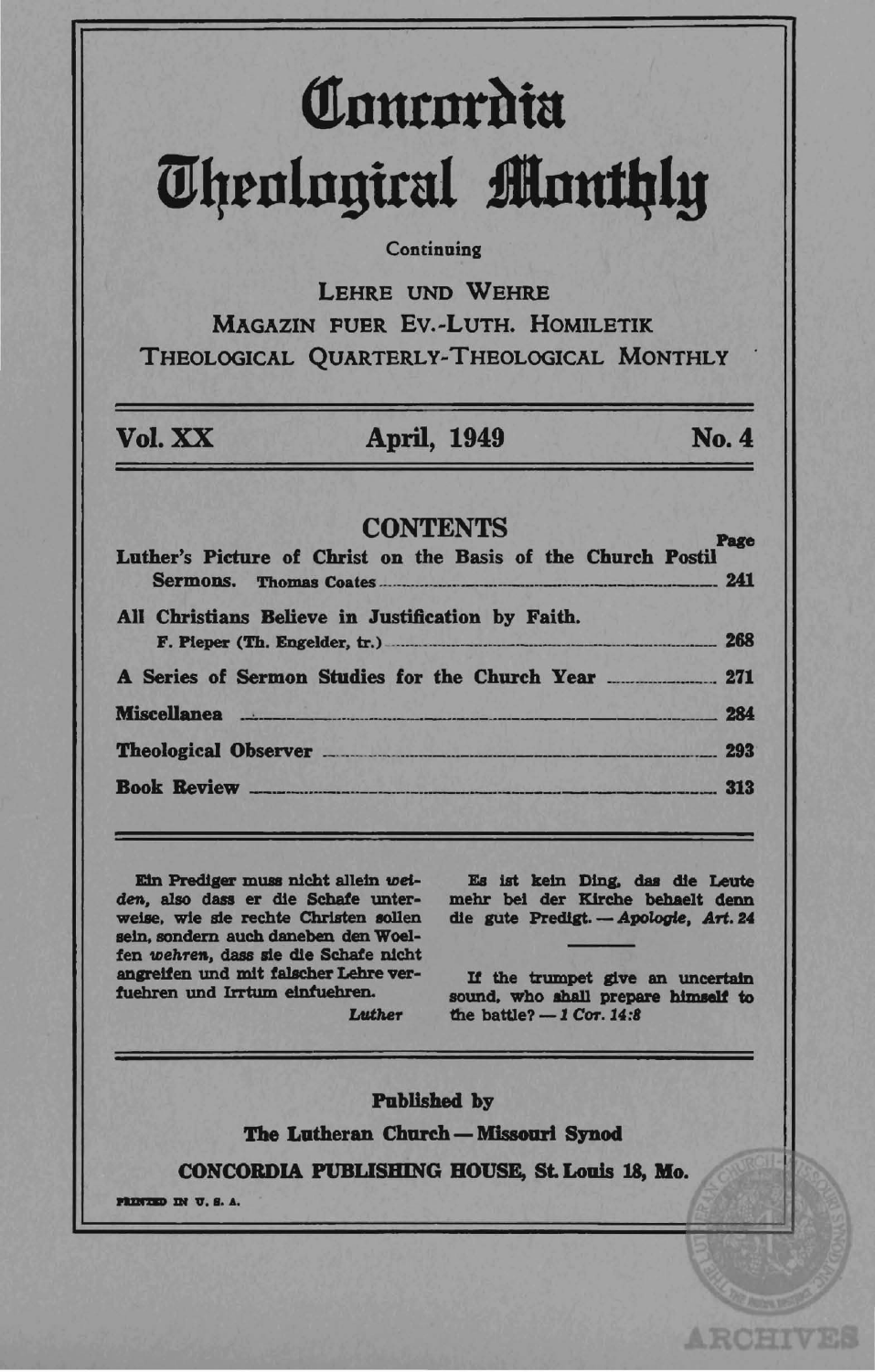## **Miscellanea**

### The Liturgical Crisis **in Wittenberg, 1524** \*

E. REIM

It is generally conceded that a proper understanding of Luther's liturgical writings not only calls for careful study of the documents themselves, but also presupposes thorough familiarity with the general historical background as well as the particular circum-<br>stances under which the individual papers were written. One stances under which the individual papers were written. gains a far better understanding of the tentative *Von der Ordnung des Gottesdienstes in der Gemeinde* and the sober and thoughtful *Formula Missae* if one considers the disorderly excesses which Carlstadt had provoked in his misguided attempts to reform the worship of the Wittenberg congregation. Further light is thrown on the subject if one is aware of the difficult conditions under which Luther's friend Hausmann was laboring at Zwickau where he was opposing the radical tendencies of Muenzer and yet had no constructive and conservative counter-proposals to offer. These and other contributing factors usually receive ample consideration when this major liturgical work of Luther is under consideration.

Too little attention is, however, being given to a subsequent pamphlet of Luther, "Concerning the Abomination of the Canon of the Mass" *(Vom Greuel der Stillmesse)*. It was an unprecedented and drastic step when Luther not only published but also translated into German that part of the Mass which contained the Consecration with the supposed transubstantiation of the elements into the Body and Blood of Christ. For this part was considered so sacred that in compliance with the rubrics it was said in a tone of voice so low as to be inaudible to the congregation - hence the German name: *Stillmesse.* It was even more serious a matter when Luther illustrated this text with a running commentary in which he exposed the idolatrous character of the prayers and the constant reference to the propitiatory sacrifice which was supposedly there being performed by the hands of the priest. For this was pungent and caustic comment, indeed, and withering criticism, such as Luther was capable of when thoroughly aroused. It was Luther at his best  $-$  or worst  $-$  depending on how one feels about the matter. But regardless of anyone's personal leanings, it is historically and liturgically an important document.

It is with a peculiar sense of unreality, therefore, that one reads the English translation of this pamphlet as it appears in Vol. VI of the Works of Martin Luther (Philadelphia Edition). For here we have the Canon alone, without Luther's comments: the object of criticism without the critique! Whether this pro-

<sup>\*</sup> This article appeared in the *Quartalschrift (Theological Quarterly)*  of July, 1948, and is here reprinted by the kind permission of that journal.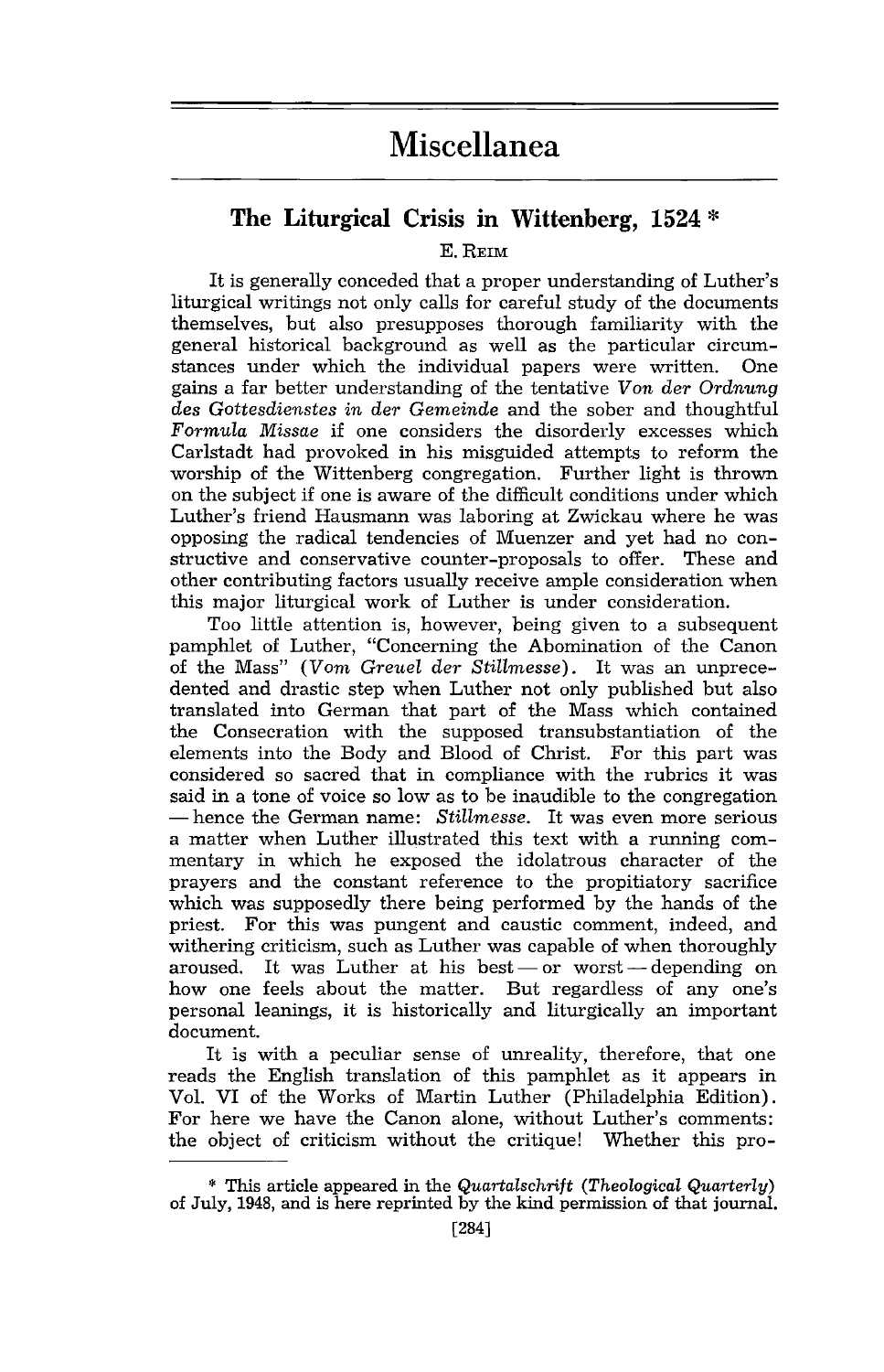cedure is justified by the remark of the editor, Dr. Paul Zeller Strodach, that Luther's "comments are not always in good spirit or good taste or fair," the reader may judge for himself by reading the unexpurgated version in some of the other available editions (e. g., St. Louis, XIX, 1198-1213). Dr. Strodach finds the chief value of the document in this that it supplies the exact text of the Mass which was used by Luther. When he then concludes: "As our interest in this pamphlet is a liturgical one only, the Canon alone has been translated," one is tempted to ask whether the form of the text is to constitute the chief interest of the student of Lutheran liturgics or whether subject matter and historical background are not even more important. It is with the intention of supplying this background, which in turn will enable one to judge the propriety of Luther's vehemence in speaking of the "Abomination of the Canon," that this article is written. \*

The liturgical crisis which came to a head in Wittenberg in 1524 developed gradually. Luther's chief concern had been, and indeed always remained, about matters of doctrine. But for that very reason it was inevitable that he touched on practices which were inseparably connected with the prevailing forms of worship, particularly the withholding of the cup, the saying of private masses, and the manner in which the Sacrament had been turned into a propitiatory sacrifice. Against these errors Luther testified repeatedly and plainly in his sermons and writings, even after he was confined to the Wartburg. The result was that things began to change in Wittenberg in spite of the absence of Luther. In September, 1521, Communion under both kinds was celebrated in the Parish Church. A month later the reading of masses in the Chapel of the Augustinian Monastery was discontinued. Even at the Castle Church it became impossible to keep up the daily program of masses because of numerous resignations of priests who no longer could reconcile these duties with their newly enlightened consciences.

Luther's elation over these quiet victories of the Word was soon disturbed by the excesses of a radical element which under the leadership of Carlstadt shattered the peace of Wittenberg with the violence of their reforms. This moved Luther to return to Wittenberg (March 6, 1522), where his famous Eight Sermons were soon instrumental in restoring order. The conservative character of his reformation was re-established and vindicated. Radicalism was emphatically disavowed.

But by this same turn of events, ultra-conservatism had also survived in Wittenberg. It soon became apparent that the Castle Church was to prove a stronghold in which was firmly entrenched

<sup>\*</sup> The material is drawn chiefly from the excellent general introduction to Vol. XIX of the St. Louis Edition of Luther's Works, in which the editors incorporate many details to which the average reader has no ready access. The special introduction in Vol. XVIII of the Weimar Edition was also consulted, as were the Luther biographies of Koestlin and Kolde.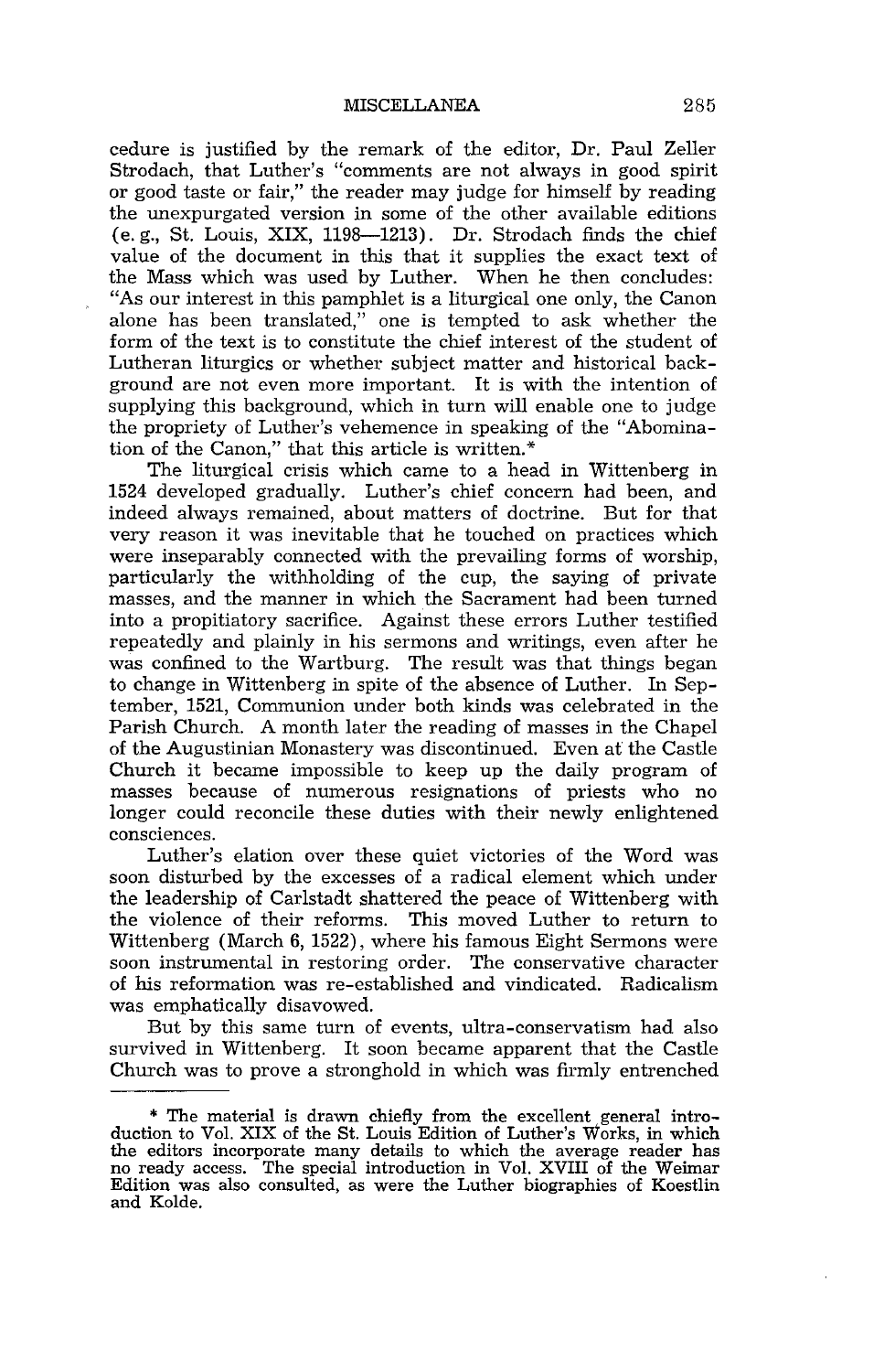a spirit of reaction which stubbornly resisted all reform of worship, even the conservative and evangelical changes advocated by Luther. What was to make matters more difficult was the fact that here Luther found himself constrained to attack an institution which was very dear to the heart of Elector Frederic the Wise, the very man who had been such a staunch supporter at Worms and who had made the Wartburg a sheltering haven for Luther during the dangerous months that had followed.

The Castle Church, from whose very door Luther had launched his Ninety-Five Theses in 1517, was a monument to the piety of Frederic the Wise. It was a church without a regular congregation, since the Parish Church served the citizens of Wittenberg and the Augustinian Chapel the Monastery and the University. Only when the Elector was in residence at Wittenberg, was there a congrega-Yet we are told that shortly before the above-mentioned resignations this church was staffed with a college of eighty-three clerics of various degrees. It was an endowed church, maintained by lavish grants made by the ancestors of Frederic, to which the Elector had made material additions. The original chapter consisted of fourteen prebendary canons, fourteen vicars, and a considerable number of lesser clergy. These were in charge of general devotions and a large program of special masses. To these Frederic added a "Lesser Choir" (in contrast to the other, the "Great Choir"), four priests, eight canons, and sixteen choirboys, whose sole assignment was to conduct devotional masses in honor of the Blessed Virgin. Another group was added by the Elector as late as 1519, this time for the purpose of a year-round program of masses in commemoration of the Passion of Christ. Luther declined to write the orders for this project on the ground that there was already too much ceremonial and ritual. Spalatin states that at this time the number of masses per year amounted<br>to 11.039. The annual consumption of candles was over 35.000 The annual consumption of candles was over 35,000 pounds. Twenty-nine sets of sacramental vessels were required, two of them being of solid gold. No statistics are available as to the number of sacred vestments, except that more than a hundred sets were of the finest and heaviest silk damask, richly embroidered with gold. As late as 1522 Frederic was still adding to the almost incredible number of sacred relics (over 5,000, d. CONCORDIA THEO-LOGICAL MONTHLY, December, 1943, p. 879) which were exhibited at this church and which made it a shrine that was visited by great crowds of pilgrims, particularly on the Day of All Saints (to whose memory the church was dedicated).

In view of these deeply rooted traits of character and this ingrained love of pomp and ritual the Elector was obviously going to be difficult when it came to applying the principles of the Reformation to this pet project. He had already proved that when the Deans of the two Choirs had complained of the manner in which their staffs had been depleted by the fact that some of their number had taken Luther's preaching to heart. For then Frederic had instructed them to make every effort to maintain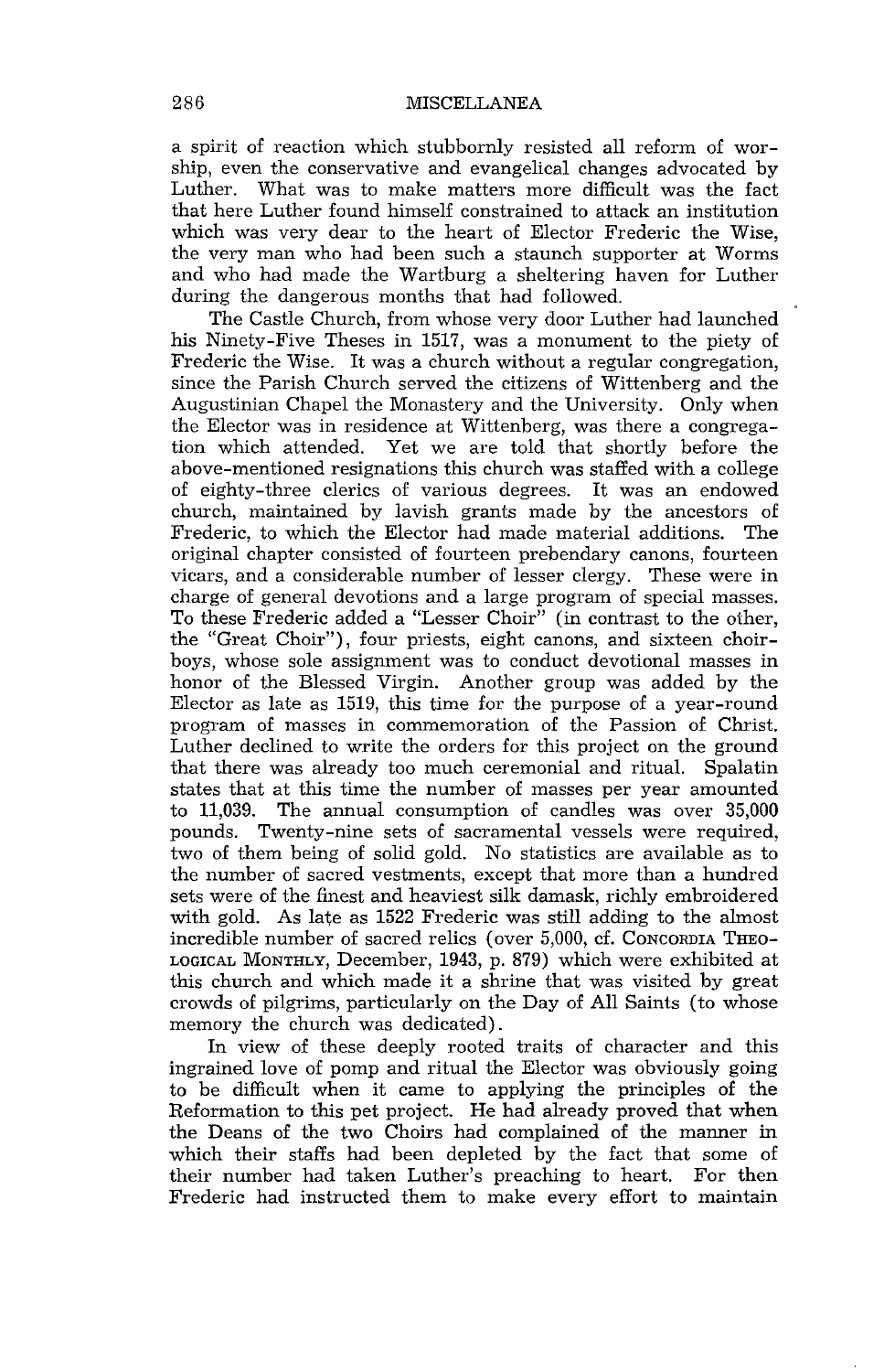### MISCELLANEA 287

their full program of masses. Nevertheless, before the close of 1522 Luther began testifying against the system as well as against the personal conduct of at least some of the clergy of All Saints, calling the Castle Church a "Beth Aven," a House of Idols. After February, 1523, the discussions turned around a practical problem, that of finding a successor for the Dean of the Great Choir, who had died. Luther proposed Amsdorf, who, however, felt consciencebound to declare that he would move for a reform of worship, and whose nomination was therefore not approved by the Elector. Luther had also addressed a letter to the Provost of the chapter, Justus Jonas (who was against the continuation of the old forms), and also to the entire chapter. In this he called upon them to remove those customs which were clearly an offense against the Gospel. When the matter was reported to the Elector by some who opposed this demand, Frederic declared that there was to be no change. A similar letter written by Luther in July met with the same fate.

Almost immediately Luther began to treat the matter from the pulpit of the Parish Church. Thus the issue was made public and became more urgent than ever. Now Jonas informed the Elector that he could no longer conform, would not even attend mass in the future, and that he was awaiting the decision of the Elector on his stand. Frederic's answer was that those canons who objected to serving in this capacity should resign. He seems to have modified this hasty decision, however, for on Michaelmas Day, lessons from the Old Testament were read in place of the mass for souls. Nor were there any resignations.

But Luther was not satisfied. Since many of the objectionable features were still retained, the settlement savored of compromise. It is at this time that he published his *Formula Missae*, apparently not merely yielding at last to the persistent entreaties of his friend Hausmann, but showing what in his judgment constituted an evangelical mass and what he was practicing in his own church in Wittenberg. Not only did he remove the secretive Canon of the Mass, the mysterious *Stillmesse,* as well as all references to the intercession of the saints and to their supposed merits, but he also stressed the need of preaching, in order that the people might receive the instruction of which they were so sorely in need. And yet he preserved the basic structure and the historic elements of the service. One marvels at the moderation of the man who in the midst of such a tense controversy did not permit himself to be carried away to extremes. But that his basic position had undergone no change is apparent from the way in which he entreats Hausmann in the closing paragraphs of this treatise not to be offended at the fact that the "sacrilegious Tophet" was still continuing at All Saints.

This was the state of affairs at the end of 1523. Matters might have remained in this unsatisfactory condition if a final crisis had not been precipitated by the action of one of the Deans who in the following year reverted to the Roman withholding of the cup in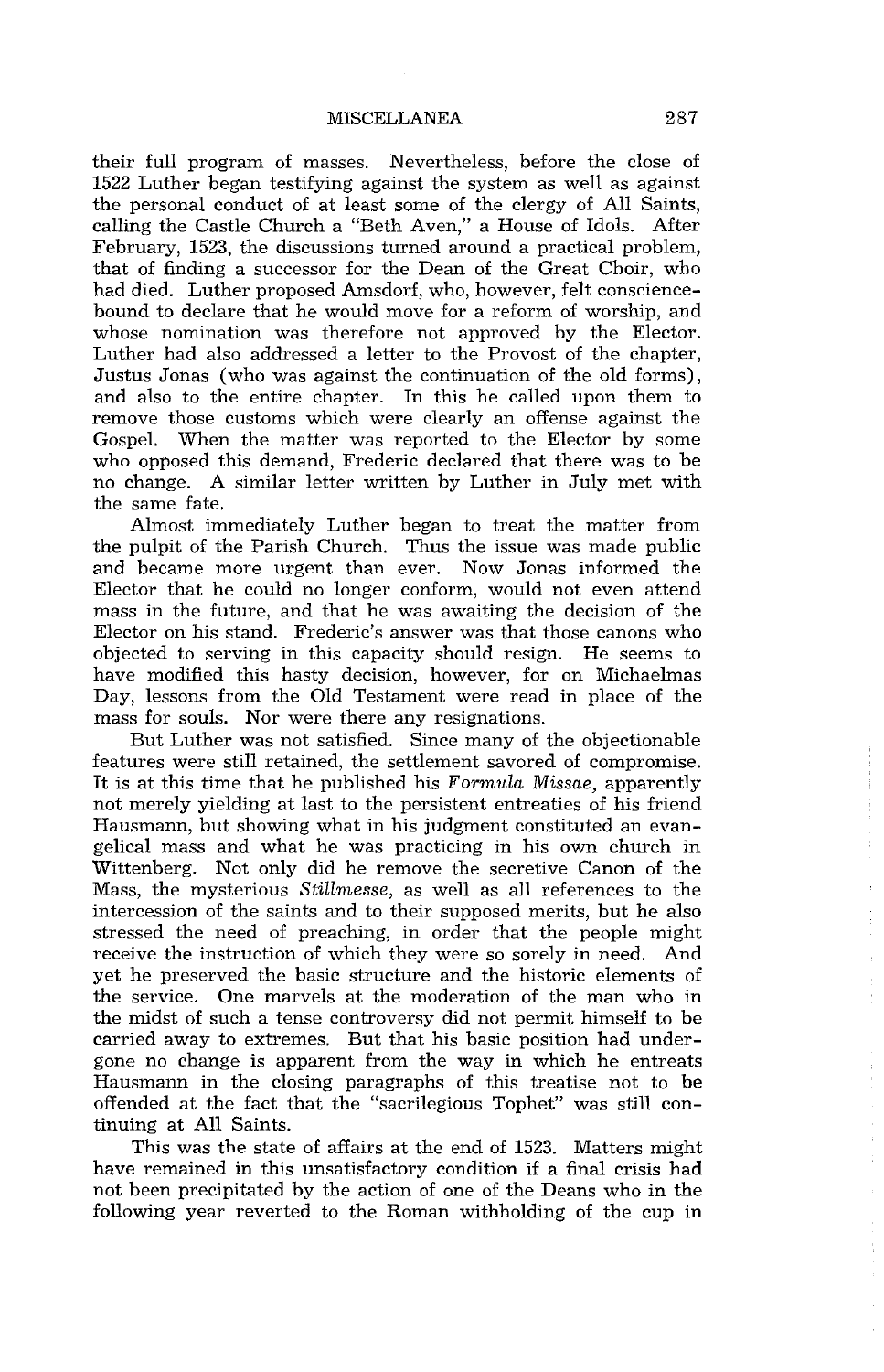the communion of a lay person. Luther not only protested immediately, but demanded a final decision from the entire chapter, indicating that if it were not forthcoming, he would resort to Since the chapter supported its Dean and appealed the case to the Elector, the issue was now squarely joined. The Elector requested a statement from Luther. Luther's answer seems to have been a document which was subsequently published under the title, *Concerning the Abomination* of *the Canon* of *the Mass,* in which he exposed the secret of the Canon and subjected it to his annihilating criticism. The Editors of the Weimar edition consider this a résumé of a sermon preached by Luther on Advent Sunday, 1524. This attack on the Canon of the Mass was made the substance of a final accusation against Luther by the clergy of All Saints, probably in a desperate attempt to retrieve the ground which they had lost. It was in vain, however, for Luther had the endorsement and support of the people, of the Augustinian Friars, and of the University. In a letter to the Elector the Dean of the Lesser Choir (not the one who was under fire) informed Frederic that he could no longer defend the old system, and a few days later the entire chapter signed the "New Order of Worship for the Castle Church at Wittenberg." The Elector gave silent consent. The New Order was inaugurated on Christmas Eve, 1524.

It had been a struggle that was not decided until the very last. More was at stake than we can determine at this distance. On the very day when Luther had preached his sermon against the Canon of the Mass, only four weeks before the end of the struggle, he had informed Spalatin that he would leave Wittenberg if the mass were to be retained. But now ultra-conservatism and liturgical reaction were disavowed, as extremism and radicalism had been The "Golden Mean" was emerging as the ideal of the Lutheran Liturgy.

This episode had an interesting and instructive sequel. The Elector Frederic died in May of the following year, 1525. He was succeeded by his brother John, "the Constant," the Confessor of Augsburg. There may be some connection between this change There may be some connection between this change of rulers and the fact that the elaborate forms of worship at the Castle Church were simplified still more, e. g., by discontinuing the use of the rich and ornate Eucharistic vestments of which its college of clerics had such a plentiful supply. But in one respect there was no change. Every service that was held was still a mass. Although it had been agreed in the previous year that the Sacrament was to be celebrated only on Sundays and high festivals, and then only if there were communicants who desired it, and though, as has been said above, there was no regular congregation which belonged to All Saints, yet it would often happen that there was just one communicant. It soon became clear that a few die-hard members of the chapter had made this arrangement among themselves in order to insure that the service would always end with communion. Since this was obviously not a matter of ministering to a spiritual need, but rather of upholding a liturgical form, the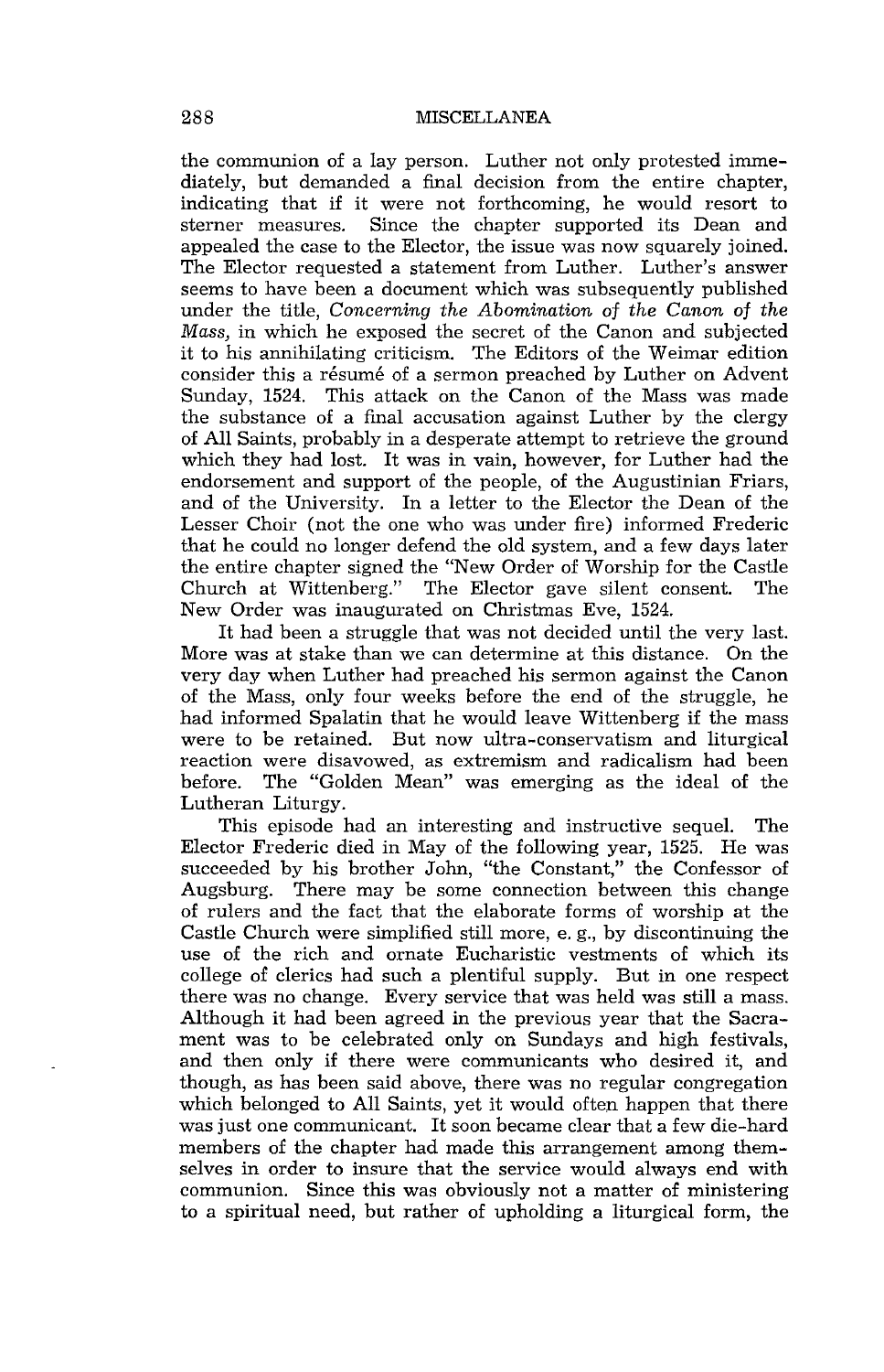question was opened up once more, with the result that it was agreed that henceforth there were to be communion services at the Castle Church only when the Elector or some members of his Court were present and desired it. Otherwise the clergy of All Saints were to partake of the Sacrament in the Parish Church with the Wittenberg Congregation.

This might be interpreted as an indication of a petty and vindictive spirit on the part of Luther. But Koestlin correctly points out that an important principle was at stake. In his conservative revision of the Liturgy Luther had retained the thought that the service comes to its climax in the communion. But this should not be maintained as an empty form, nor should it be given the status of a mandatory requirement. For Luther the very greatness of the Sacramental Gift presupposed a genuine, unfeigned demand for its administration.

Our generation can learn much from this attitude of Luther. If the Liturgical Movement of our day will see its mission in reviving the interest of the Church in the Sacrament which has been entrusted to it, and in stimulating an increased desire in our congregations for the blessings which are thereby conferred upon us, and if the exponents of this movement will content themselves with patient Scriptural indoctrination and evangelical invitation and persuasion as their means for attaining this end, then they will certainly be rendering a service of the highest order. And if such efforts will lead to a situation where it becomes advisable to provide more frequent opportunities for communion, such steps will surely be welcomed by all concerned. But if the argument for a more frequent celebration of the Sacrament is to consist of attempts to discredit our present Sunday worship because it often is "merely" a service of the Word, if the communion is treated as a liturgical requirement which is needed either for the sake of completeness of the service or for the sake of ancient tradition, then we are on the way to the ritualism against which Luther protested so vigorously.

Dr. Hermann Sasse of Erlangen has summed it up in an article contributed to the latest issue of *Una Sancta:* "It has nevertheless become more abundantly clear that there can be no worship revival without a rediscovery of the Real Presence. The worshipers must know what they receive in the Holy Communion before they can desire it again. It is not the beauty of the Communion Liturgy that can renovate the celebration of Holy Communion, which has fallen into desuetude even in some Lutheran churches. That can be accomplished only by hunger and a thirst after that which is received at the Lord's Table. Only faith in the Sacramental Gift to which the Catechism testifies can renovate our celebrations of Holy Communion and therewith our services. Everything else will remain mere fruitless religious estheticism which one can have in other religions as well."

This recital of the events which transpired in Wittenberg during these critical years may serve another purpose, namely, toward an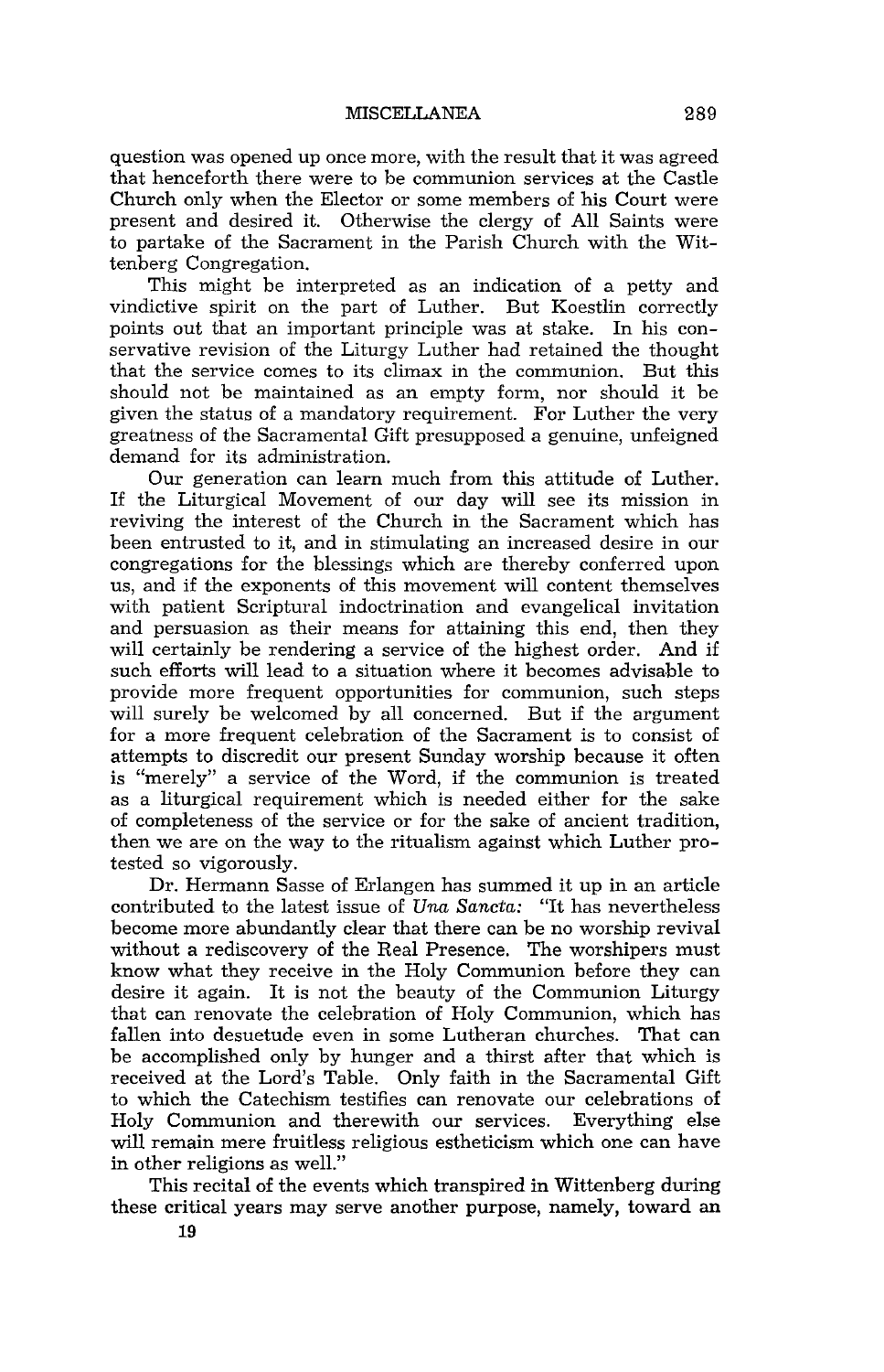evaluation of the relative merits of the two major liturgical works of Luther, his *Formula Missae* of 1523 and the *Deutsche Messe*  of 1526. For some time it has been the fashion to praise the former at the expense of the latter. The Latin order is said to show Luther at his liturgical best, while the German is considered inferior by far. Strodach, in his introduction to Vol. VI of the Works of Martin Luther, considers it a pity that Luther did not stop with the *Formula.* He criticizes the *Messe* for what he calls "a forced and entirely overemphasized introduction of the congregational hymn, with its kindred versification of liturgical parts,  $-$  the poorest versification of which Luther was guilty." This harsh judgment is supported by Reed in his newly published book, though in considerably less strident terms. It would seem, indeed, that the events which lie between the writing of these two works were of such an irritating nature, particularly because of the stubborn character of the opposition, that they might well account for a drastic change in the attitude of Luther, amounting practically to an abandonment of his earlier moderate and conservative position.\* That is the plausible theory upon which the foregoing judgment is based. But a closer examination will prove that the facts do not justify this conclusion.

It is a mistake to assume (as Strodach does) that the controversy with the clergy of the Castle Church came after the writing of the *Formula.* It has been shown above that this document was published shortly after the first phase of that bitter controversy had already been fought, at a time when Luther was still deeply dissatisfied because the entire settlement savored of compromise. Yet he did not permit these matters to affect his judgment when it came to setting down the principles for a proper and evangelical form of worship. Another period of strife followed, and led to his writing *Concerning the Abomination* of *the Canon* of *the Mass.*  There Luther did relieve his mind of considerable accumulated tension. But when the *Messe* was written, the controversy was over. The outcome had been entirely to Luther's satisfaction. The new Elector was in complete sympathy with Luther's stand. The work that was done in preparation for the *Messe* was very much to Luther's liking. For now he was writing one after another of his immortal hymns, among them *A Mighty Fortress,* and *Johann*  Walther and Conrad Rupff were combining their musical knowledge and training with Luther's native talent in fitting the ancient chants to the translated liturgical texts. Whether the metric versions of the Creed and the Sanctus are merely crude efforts, or whether the quality which offends the modern critic is one of boldness and vigor, is after all a matter of taste. It was the privilege of this writer recently to hear Luther's Jesaia, dem Propheten, das geschah (from the *Deutsche Messe)* sung by a well-trained choir. The impression it made on us was definitely not one of crudity, but of overpowering majesty.

<sup>\*</sup> Strodach calls the *Deutsche Messe* a "break with the conservative past in spirit and in fact." (Works of Martin Luther, VI, p. 121.)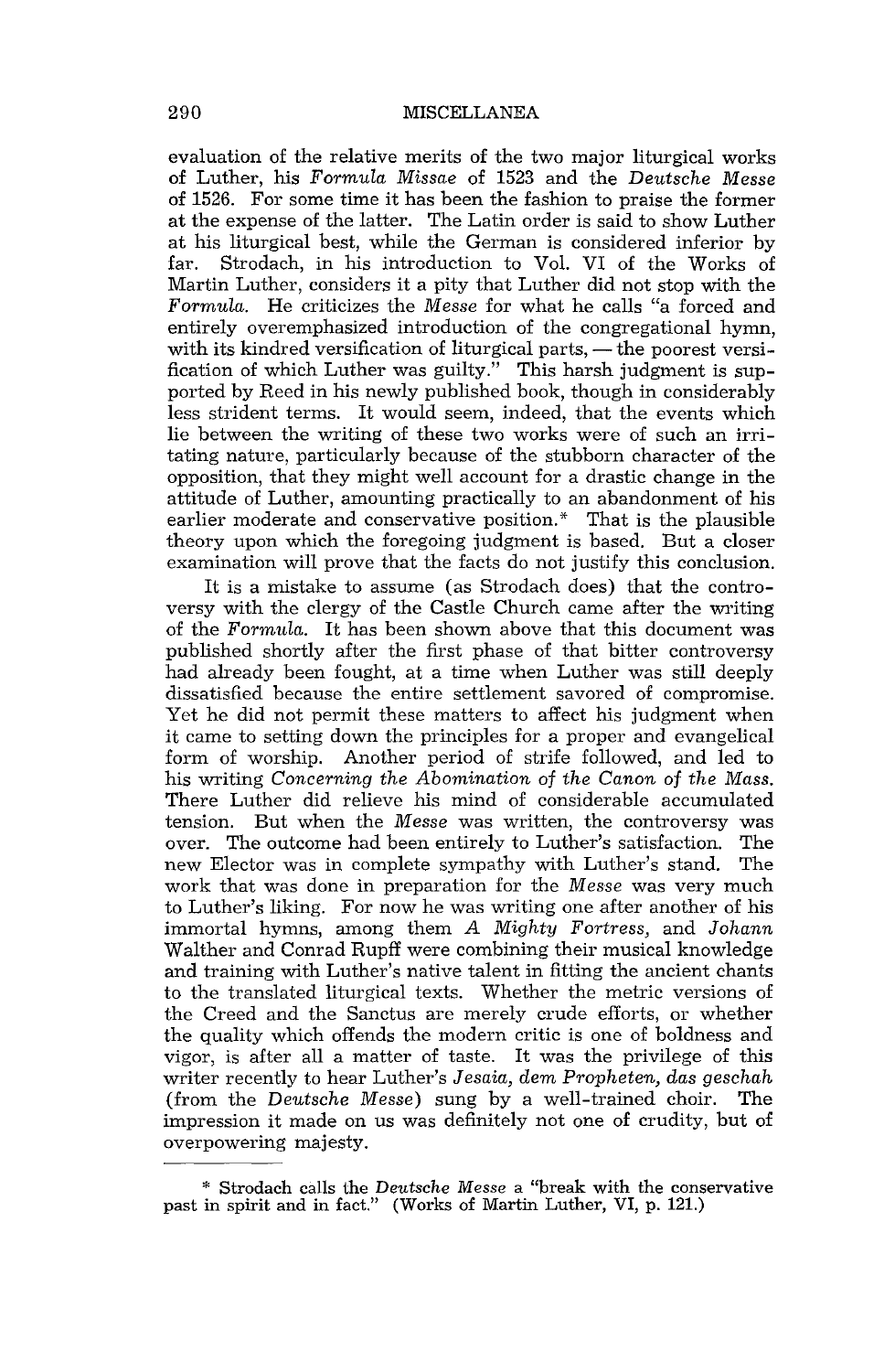It is likewise a mistake to draw unwarranted conclusions from the fact that the *Messe* was entirely in German and made farreaching provisions for granting the congregation an extensive active role in the service by the singing of hymns and liturgical parts. This is by no means an indication that Luther was yielding to a popular demand of which he really did not approve. Nor does it constitute a lapse from the more ideal liturgical plane of the *Formula.* On the contrary, the writing of a German mass in which the congregation should have a voice is merely the carrying out of a plan already formulated and announced in the earlier work. For in the concluding section of the *Formula Missae* Luther expresses the wish that as many of the songs as possible be in the vernacular, and that thus an increasing measure of participation in the service be assured to the congregation "UNTIL THE ENTIRE MASS SHALL BE MADE VERNACULAR." In the meantime he hoped that German poets might be moved to work out "pious poems" for this purpose.

In order to be properly understood, the two great liturgical writings of Luther should not be set against each other, one being favored at the expense of the other, but they should be recognized as what they truly are, successive steps in a carefully planned and clearly unified program for a sorely needed reform of worship.

A final matter for our consideration deals with the tendency which crops out in almost every liturgical movement, namely, to concern one's self unduly with punctilious matters of form, to make much of garb and ceremony, to bow before the authority of ancient tradition, and to neglect the underlying problem of doctrine. Lest we be misunderstood, let it be said that we do not mean to imply that every student of liturgy is preoccupied with such external and superficial matters, or that this study in itself will lead to such ill-conceived results. But if we draw one last comparison between the things which interested Luther and those which were favored by his ritualistic opponents, there can be no uncertainty as to our attitude toward these symptoms of traditionalism whenever and wherever they may arise. Nor can there be any doubt as to the direction in which such a movement leads. Dr. Sasse states it very clearly in the article which has already been mentioned: "If one does not take the doctrinal content of the Liturgy seriously, all liturgical restoration will remain an external thing, a mere borrowing of formulas, rites, and ecclesiastical forms which one can find done much better in a Roman Catholic church."

We are frank to say that much is being said and done in these matters that we do not like, much that is symptomatic of an unsound trend. Why must we copy the speech of Rome and speak of a "Tre Ore Service"? Why not use the vernacular,  $-$  good plain English words? Why adopt the Roman or High Church collar and vest for street wear? Why has it suddenly become "Blessed \*

<sup>\*</sup> Merriam-Webster, Def. 5: R. C. Ch. Beatified.